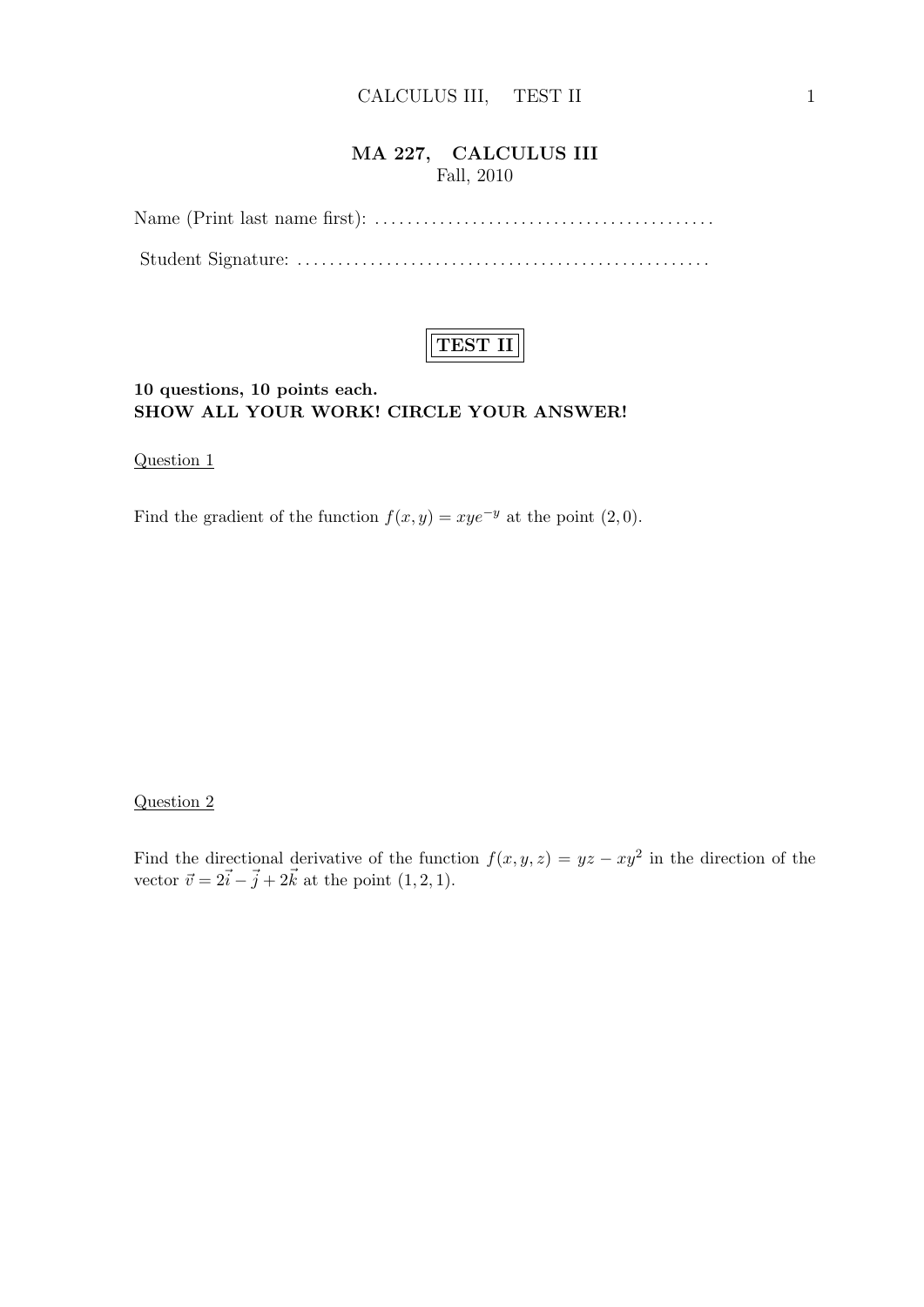Find local maximum, minimum and saddle points (if any) of the function

$$
f(x,y) = 2x^2 - 4xy - y^2 + 3y - 2.
$$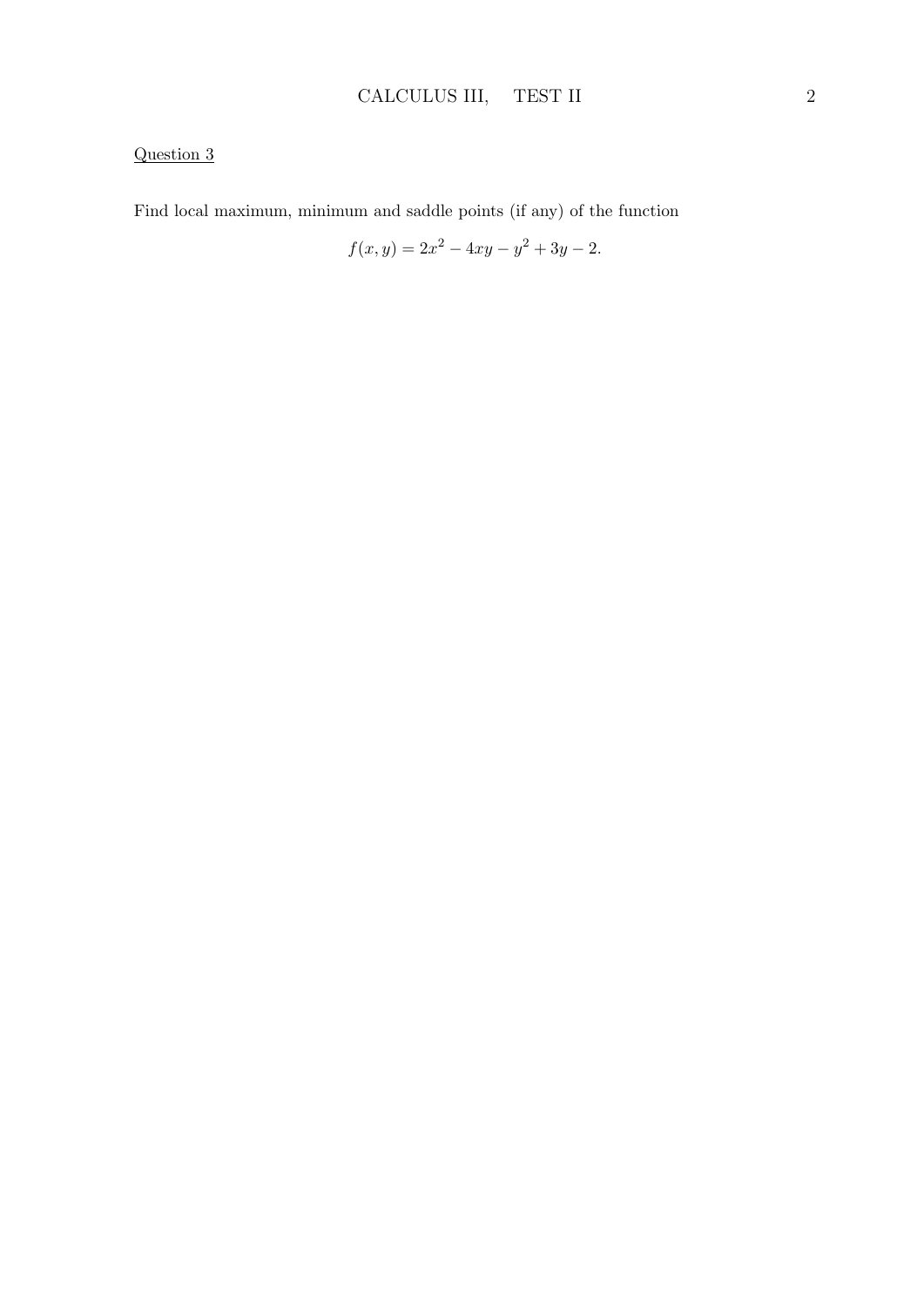Let  $z = x^2y^2 + \frac{y}{x}$  $\frac{y}{x}$ . Find equation of the tangent plane at point (1*,* −2).

### Question 5

Find linear approximation for the function

$$
f(x,y) = 2x^3 + x + y^2x
$$

near point (1*, −*1).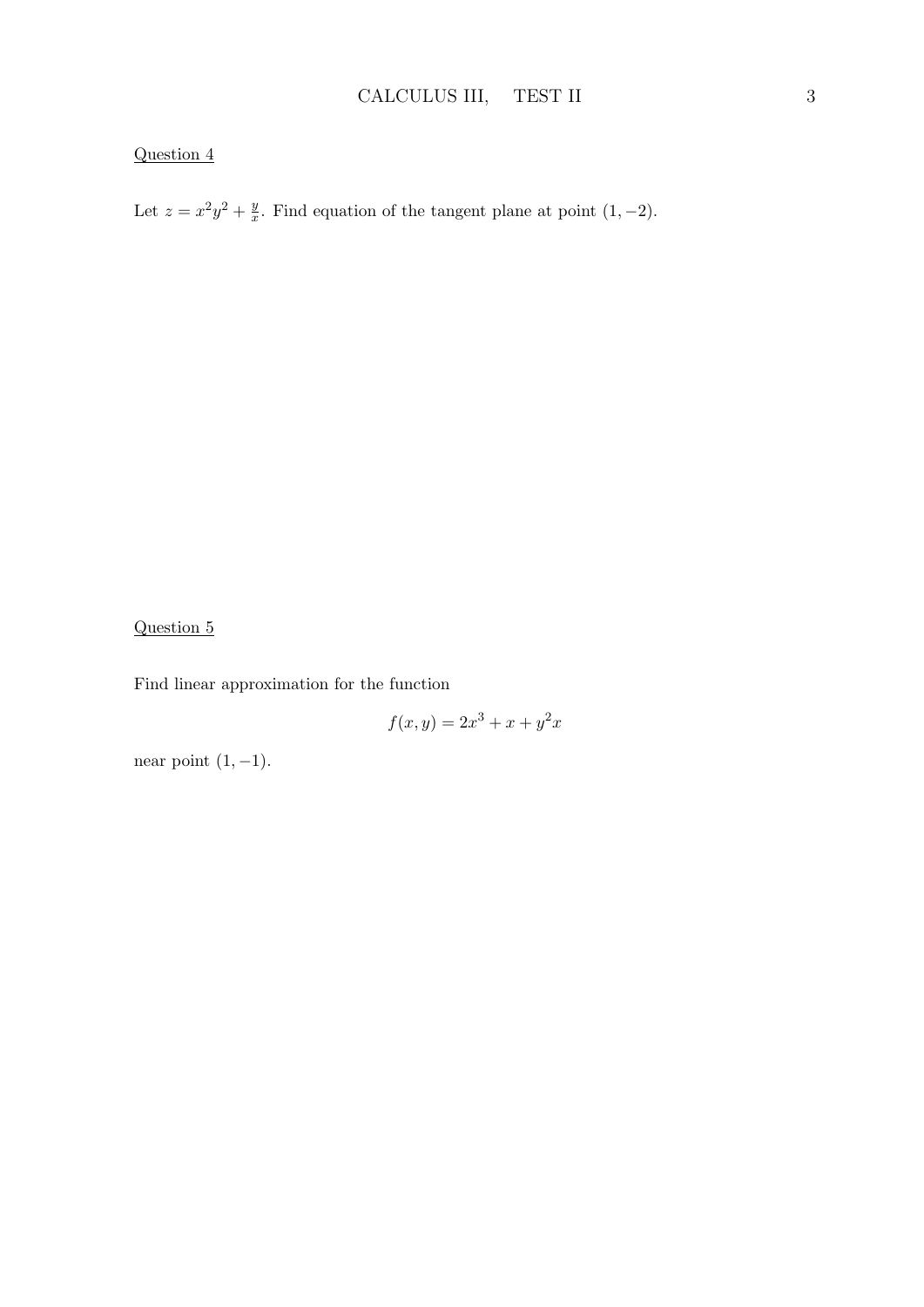Let  $f(x, y) = xy^2 - x^2y$  and  $x = s + t^2$ ,  $y = s^3t$ . Find partial derivatives  $\frac{\partial f}{\partial s}$  and  $\frac{\partial f}{\partial t}$ .

Question 7

Let  $f(x, y) = x \cos(y) - x^2 y^2$ . Find all second partial derivatives:  $f''_{xx}$ ,  $f''_{xy}$ ,  $f''_{yy}$ .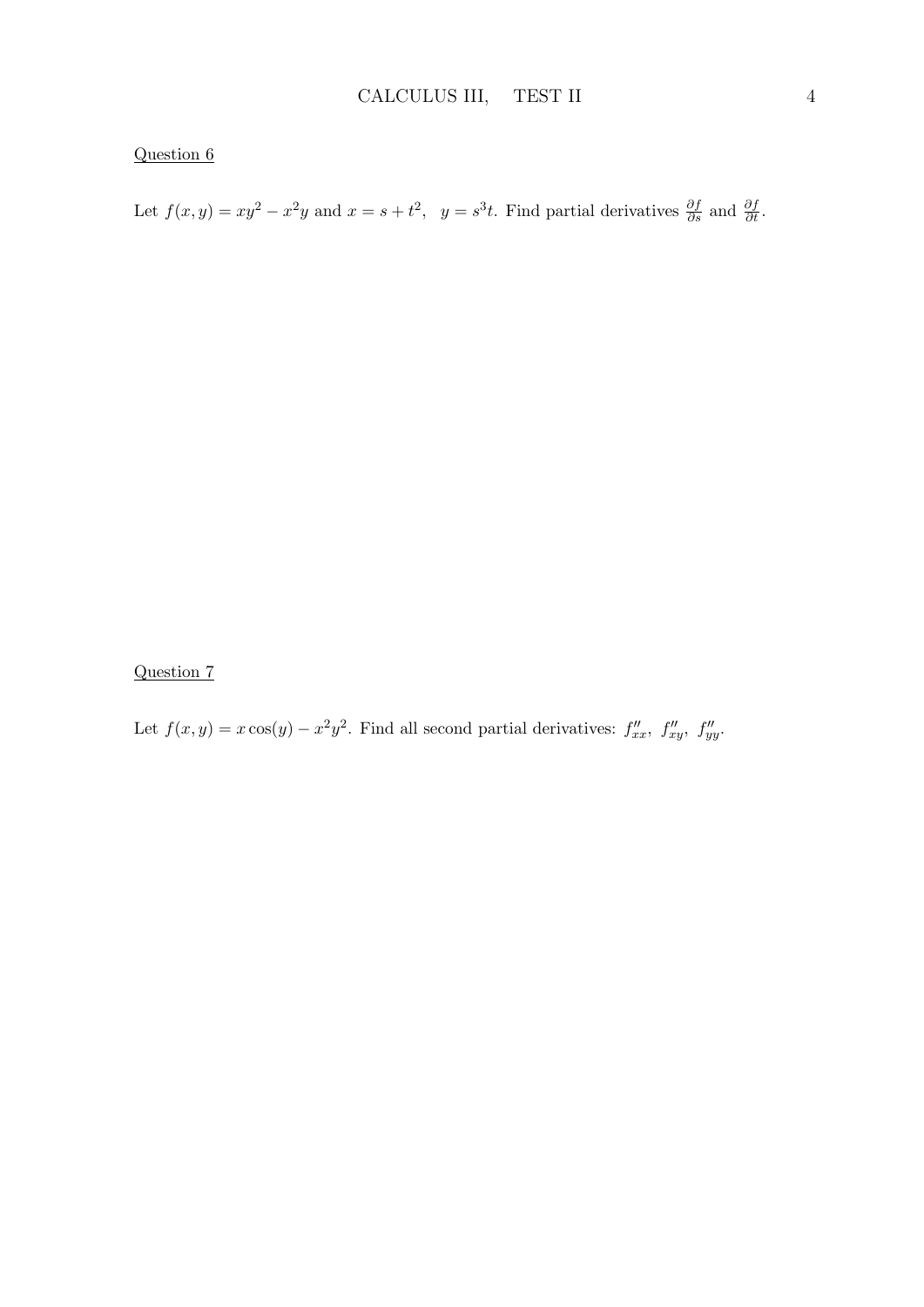Find equation of the tangent plane to the surface  $x^2 + y^2 - z^2 = -2$  at the point  $(1, -1, 2)$ .

Question 9

Find the maximum rate of change of  $f(x,y) = x^2y^3 + 4\sqrt{y}$  at the point  $(-1,1)$ . In which direction does it occur?